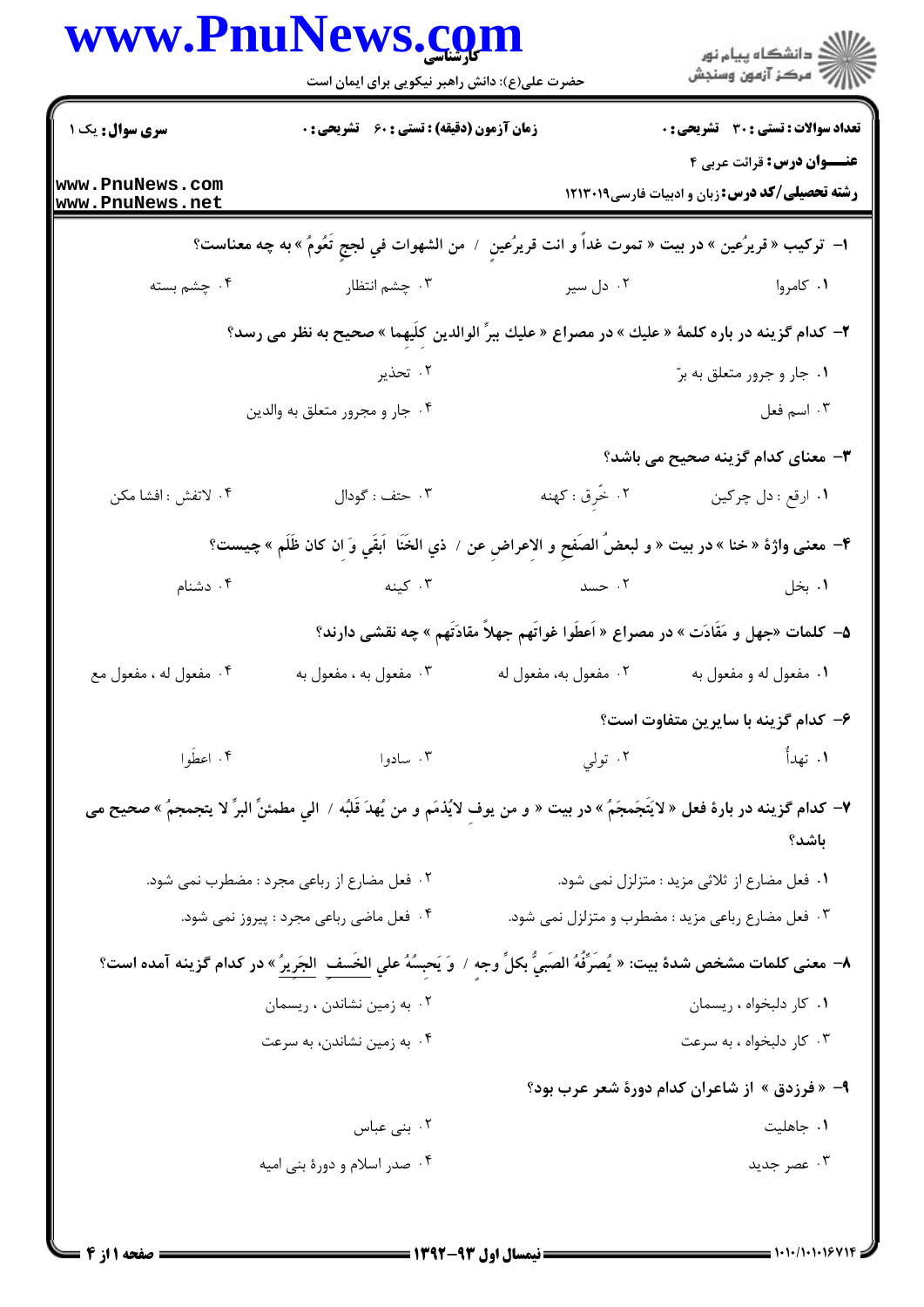|                                    | www.PnuNews.com<br>حضرت علی(ع): دانش راهبر نیکویی برای ایمان است                                                                  |                     | ِ<br>∭ دانشڪاه پيام نور<br>∭ مرڪز آزمون وسنڊش                                               |
|------------------------------------|-----------------------------------------------------------------------------------------------------------------------------------|---------------------|---------------------------------------------------------------------------------------------|
| <b>سری سوال : ۱ یک</b>             | <b>زمان آزمون (دقیقه) : تستی : 60 ٪ تشریحی : 0</b>                                                                                |                     | <b>تعداد سوالات : تستی : 30 ٪ تشریحی : 0</b>                                                |
| www.PnuNews.com<br>www.PnuNews.net |                                                                                                                                   |                     | <b>عنـــوان درس:</b> قرائت عربي ۴<br><b>رشته تحصیلی/کد درس:</b> زبان و ادبیات فارسی ۱۲۱۳۰۱۹ |
|                                    |                                                                                                                                   |                     | ∙ا− کلمات « صُروم ، ظُلوم و عقیم » چه نوع کلماتی هستند؟                                     |
|                                    | ۰۲ هرسه صيغهٔ مبالغه                                                                                                              |                     | ۰۱ صفت مشبهه ، صیغهٔمبالغه ، صفت مشبهه                                                      |
|                                    | ۰۴ صیغهٔ مبالغه ، صیغهٔ مبالغه ، صفت مشبهه                                                                                        |                     | ۰۳ هرسه صفت مشبهه                                                                           |
|                                    |                                                                                                                                   |                     | 11– كدام گزينه با سايرين متفاوت است؟                                                        |
| ۰۴ ظَلوم                           | ۰۳ کُلُوم                                                                                                                         | ۰۲ عظام             | ۰۱ ځسّاد                                                                                    |
|                                    | 1۲–  نقش و نوع کلمهٔ « مَفزَع » در مصراع « فقال لَو اَعلَمتَکَمُ مَفزَعاً » در کدام گزینه به صورت صحیح آمده است؟                  |                     |                                                                                             |
|                                    | ۰۲ مفعول به و اسم مکان                                                                                                            |                     | ۰۱ مفعول به و مصدر میمی                                                                     |
|                                    | ۰۴ حال و اسم زمان                                                                                                                 |                     | ۰۳ حال و اسم مکان                                                                           |
|                                    | ١٣- معنى صحيح كلمات مشخص شدة بيت « بني هاشم رهطِ النبيٍّ فإنَّني / بِهِم و لَهُم ارضَي مِرَاراً و اَغضَبُ »                       |                     |                                                                                             |
|                                    | ۰۲ قوم ، تلخ                                                                                                                      |                     | ۰۱ پدران ، تلخ                                                                              |
|                                    | ۰۴ پدران ، در طول ساليان                                                                                                          |                     | ۰۳ قوم ، بارها                                                                              |
|                                    | 1۴- خبر «ليس » در بيت « و ليس قَولُك مَن هَذَا بِضائِرِهِ /  العُربُ تَعرفُ من انكرتَ و العَجَمُ » در كدام گزينه آمده است؟        |                     |                                                                                             |
|                                    |                                                                                                                                   |                     |                                                                                             |
|                                    |                                                                                                                                   |                     | 1۵– کدام گزینه صحیح است؟                                                                    |
| ۰۴ شيمة: جمع شيم                   | ۰۳ اَکُفّ: جمع کافی                                                                                                               | ۰۲ عُرب: جمع اعرابي | ۰۱ بَوادر: جمع بادر                                                                         |
|                                    | ۱۶−٪ در بيت: « وفَلَّ عُرَي صبري و هاجَت صَبَابَتِي /  رُسُومُ ديارٍ اَقفَرَت وَعِرَاتٍ » كدام گزينه  به معناى «شيفتگى» آمده است؟ |                     |                                                                                             |
| ۰۴ وعرات                           |                                                                                                                                   |                     |                                                                                             |
|                                    | IV−  معنى جملة « اذا ما اَزمة ٌ اَزمَت » در جملة « هُمُ الغُيُوثُ اذا ما ازمةٌ اَزمَت » در كدام گزينه آمده است؟                   |                     |                                                                                             |
|                                    | ۲. زمانی که فراخی و آسایش دهند.                                                                                                   |                     | ۰۱ زمانی که آشوب به پا شود.                                                                 |
|                                    | ۰۴ زمانی که گرانی شد.                                                                                                             |                     | ۰۳ زمانی که خشکسالی و قحطی فراوان شد.                                                       |
|                                    | ١٨- مرجع ضمير « هم » در كلمة « بِأَسمَائهِم»،« اذ لم نناج اللهَ في صلواتِنا / بِأَسمَائهِم لم يُقبَل الصلوات » در كدام گزينه آمده |                     | است؟                                                                                        |
|                                    | ٢. اسماء الحسنى خداوند متعال                                                                                                      |                     | ٠١ اهل بيت پيامبر اكرم (ص)                                                                  |
|                                    | ۰۴ ملائکه                                                                                                                         |                     | ۰۳ مومنین                                                                                   |
|                                    |                                                                                                                                   |                     |                                                                                             |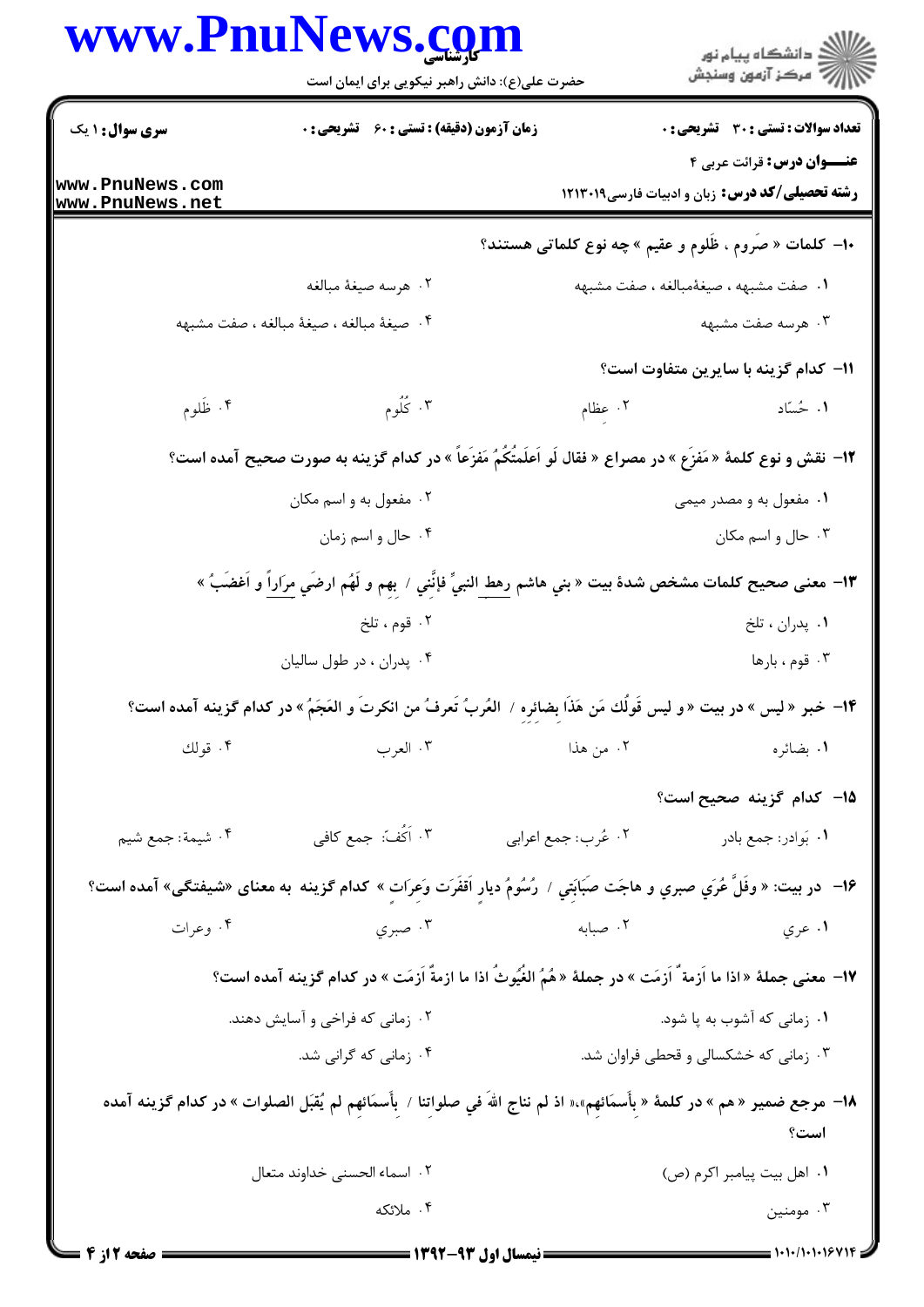|                                    | www.PnuNews.com<br>حضرت علی(ع): دانش راهبر نیکویی برای ایمان است<br><b>زمان آزمون (دقیقه) : تستی : 60 ٪ تشریحی : 0</b>                |                                                                                                     | ر<br>دانشڪاه پيام نور)<br>اڳ مرڪز آزمون وسنڊش<br><b>تعداد سوالات : تستی : 30 ٪ تشریحی : 0</b> |  |
|------------------------------------|---------------------------------------------------------------------------------------------------------------------------------------|-----------------------------------------------------------------------------------------------------|-----------------------------------------------------------------------------------------------|--|
| <b>سری سوال : ۱ یک</b>             |                                                                                                                                       |                                                                                                     |                                                                                               |  |
| www.PnuNews.com<br>www.PnuNews.net |                                                                                                                                       |                                                                                                     | عنــوان درس: قرائت عربی ۴<br><b>رشته تحصیلی/کد درس:</b> زبان و ادبیات فارسی ۱۲۱۳۰۱۹           |  |
|                                    |                                                                                                                                       | ١٩- ريشة افعال « عَفَا ، قفا و طيبي » در كدام گزينه بصورت صحيح به چشم مى خورد؟                      |                                                                                               |  |
| ۰۴ عفو ، وقف ، طيب                 | ۰۳ غفو ، وقف ، طوب                                                                                                                    | ۰۲ عفي ، قفو ، طيب                                                                                  | <b>۱.</b> عفو ، قفي ، طيب                                                                     |  |
|                                    |                                                                                                                                       |                                                                                                     | +٢- معنى كلمات « قَصِيُّ الرَّحم» و « عناة » چيست؟                                            |  |
|                                    | ۰۲ خویشاوندان دور و اسیران                                                                                                            |                                                                                                     | ۰۱ دل سنگین و گرفتاران                                                                        |  |
|                                    | ۰۴ خویشاوندان نزدیک و اسیران                                                                                                          |                                                                                                     | ۰۳ دل رحم و گرفتاران                                                                          |  |
|                                    | ا٢-  در بيت « قد مضَي الدَّهرُ و عفِّي بعدَكُم /  لا الجَوي باخَ و لا الدمعُ رقا » چند فعل به چشم مى خورد؟                            |                                                                                                     |                                                                                               |  |
| ۰۴ پنج                             | ۰۳ چهار                                                                                                                               | ۲. سه                                                                                               | ۰۱ دو                                                                                         |  |
|                                    |                                                                                                                                       | <b>٢٢</b> – با عنايت به انواع كلمات معتل، گزينه متفاوت كدام  است؟                                   |                                                                                               |  |
| ۰۴ هوي                             |                                                                                                                                       | ٢. لاتَّداني مستخدم من الله عنايي الله عنه الله عنه الله عنه الله عنه الله عنه الله عنه الله عنه ال | ۰۱ پروي                                                                                       |  |
|                                    |                                                                                                                                       |                                                                                                     | ۲۳– معنی کلمات: « زُرء» ، «صهر» و «جَیل » در کدام گزینه آمده است؟                             |  |
| ۰۴ مصیبت، داماد، امت               | ۰۳ مصیبت، داماد، بزرگوار                                                                                                              | ۰۲ مصيبت، عروس، امت                                                                                 | ۰۱ بلا، عروس، بزرگوار                                                                         |  |
|                                    | ۲۴− معنی عباراتِ مشخص شده در بیت « اذا ترحَّلتَ عن قومٍ و قد قَدرُوا ِ / الَّا تُفَارِقَهُم فالرَّاحِلُوان هم » در کدام گزینه به صورت |                                                                                                     |                                                                                               |  |
|                                    |                                                                                                                                       |                                                                                                     | دقیق آمده است؟                                                                                |  |
|                                    | ۰۲ در حالی که به نگه داشتن تو قادر و توانا بودند.                                                                                     |                                                                                                     | ۰۱ درحالی که به جدا شدن از تو قدرت داشتند.                                                    |  |
|                                    | ۰۴ در حالی که امکان جدائی تو را فراهم کردند.                                                                                          |                                                                                                     | ۰۳ در حالي كه به جدا كردن تو توانا بودند.                                                     |  |
|                                    |                                                                                                                                       | ۲۵– کدام گزینه از لحاظ معنا با سایر گزینه ها متفاوت می باشد؟                                        |                                                                                               |  |
| ۰۴ محفور                           | ۰۳ ضریح                                                                                                                               | ۰۲ رضوي                                                                                             | ۱. جدث                                                                                        |  |
|                                    | ۲۶- مفردِ کلمات« صَواعد» ، «عَواري» ، «مَآرب» و « اَضمار » به ترتیب در کدام گزینه آمده است؟                                           |                                                                                                     |                                                                                               |  |
|                                    | ۰۲ صاعدة ، عاري ، رأب، ضمير                                                                                                           |                                                                                                     | <b>۱.</b> صاعد ، عاري ، مآربة، ضمر                                                            |  |
|                                    | ۰۴ صاعد ، عارية، رأب ، ضمر                                                                                                            |                                                                                                     | ۰۳ صاعدة ، عارية ، ماربة ، ضمير                                                               |  |
|                                    |                                                                                                                                       |                                                                                                     | <b>۳۷- کدام گزینه «اسم خاص» است؟</b>                                                          |  |
| ۰۴ غنیان                           | ۰۳ فرسان                                                                                                                              | ۰۲ معوان                                                                                            | ۰۱ سحبان                                                                                      |  |